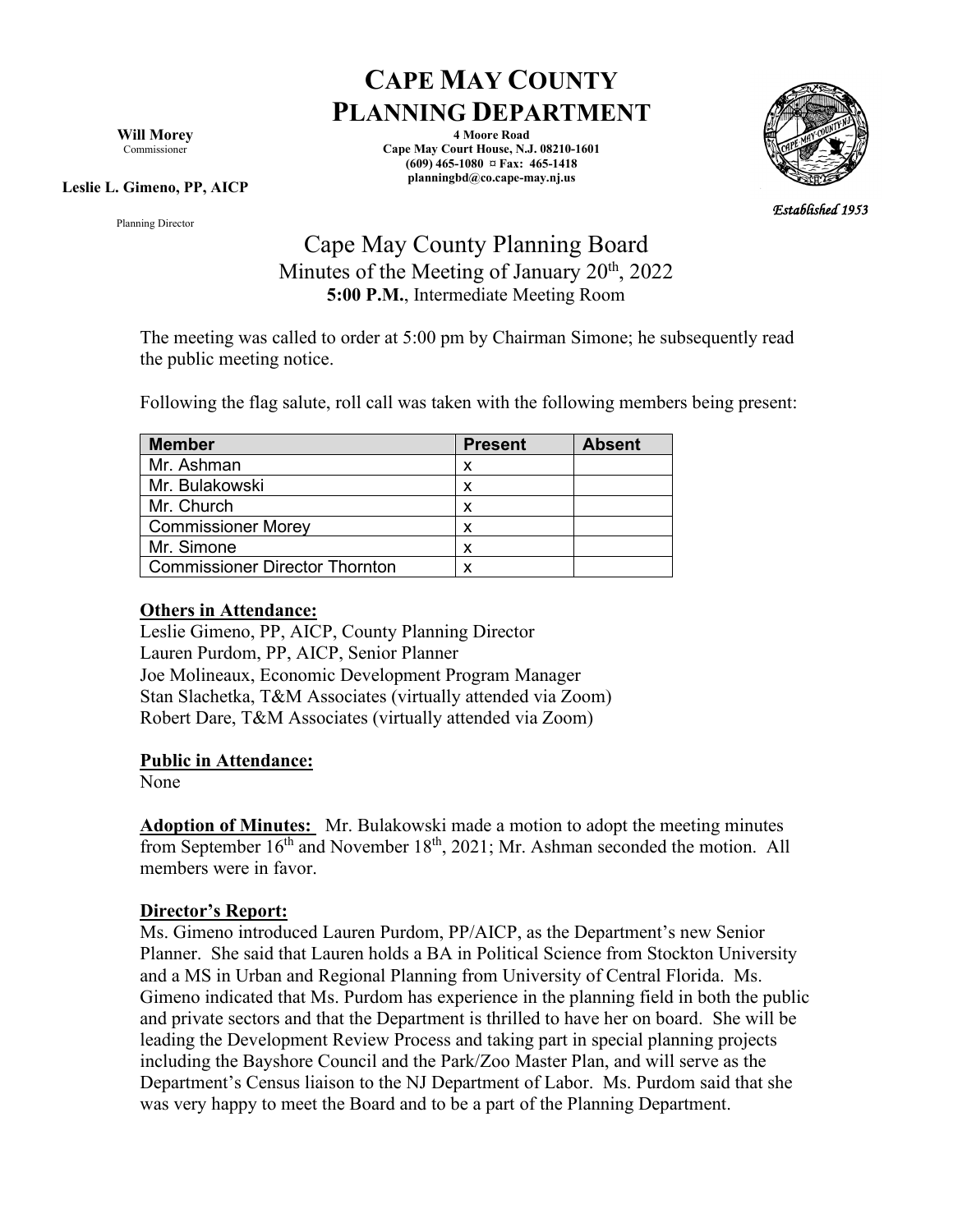Ms. Gimeno said that weekly meetings for the Wildwood Redevelopment Initiative continue, with recent emphasis being placed on creating a marketing campaign for "PAC Ave". The Project Review Committee has seen interest in redevelopment projects with several developers making inquiries. Appraisals have been ordered on several targeted properties. Ms. Gimeno briefly outlined the redevelopment process with respect to public acquisition and private redevelopment efforts. Commissioner Morey said that the City of Wildwood was the PILOT for the Municipal Redevelopment Initiative and that funds are in place to engage in partnership efforts elsewhere in the County. Ms. Gimeno commented that the process is new to our County, so care is being taken to set it up strategically so that the structure of the program can be employed elsewhere. Mr. Bulakowski commented that it will be great to see the redevelopment efforts in action on Pacific Avenue and elsewhere, and Commissioner Morey said that synergies with other economic development programs in the area – such as the Neighborhood Preservation Program – are being explored, as well.

Ms. Gimeno reported that work continues on the Economic Recovery and Resiliency Plan. Rough data has been compiled and an Advisory Group has been established and engaged in discussions regarding pre- and post- COVID experiences and challenges. A business survey to collect additional data has been launched and is being promoted.

The County has received notice that the US Economic Development Authority will be awarding \$3m towards the construction of Tech Village Phase II at the CMC Air + Innovation Port. Technology and innovation-related businesses are being targeted as future occupants of the new space, and a RFP has been issued for marketing of the site. Coordination meetings with the Delaware River and Bay Authority have been reinstated for overall airport projects, and Ms. Gimeno reported that the in-person meetings have been a welcomed change from the COVID-inspired virtual meetings of the past 2 years.

#### **DRC Committee:**

Ms. Purdom gave an overview of the subdivisions and site plans reviewed since the November Planning Board meeting. She commented that there have been several applications that have both site plan and subdivision components, and that there have been multiple site plans for mixed use developments.

#### **Cape May County Comprehensive Plan:**

Ms. Gimeno provided a brief overview of the process through which the County Comprehensive Plan was developed. She highlighted stakeholder engagement and referenced dialogue at the November 2021 Planning Board meeting with members of the public. She indicated that the feedback had been very helpful and that many of the suggestions had been incorporated into the final draft version of the Plan that is being offered for the Board's consideration. She complemented Mr. Dare and Mr. Slachetka for all of their hard work and said what a great experience it was to have worked with them on this very important project. Ms. Gimeno indicated that the contract with T&M